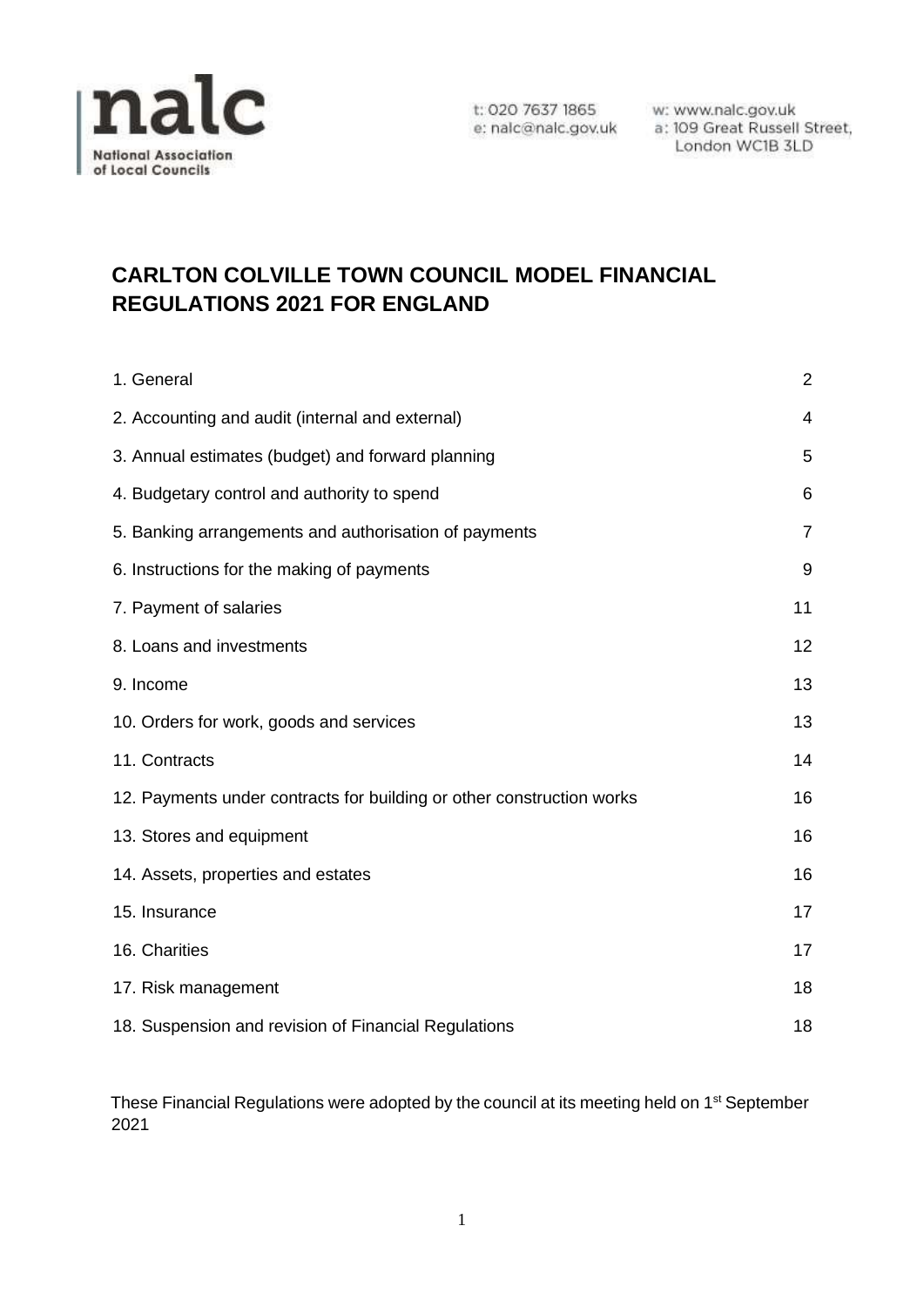

w: www.nalc.gov.uk a: 109 Great Russell Street, London WC1B 3LD

# <span id="page-1-0"></span>**1. General**

1.1. These financial regulations govern the conduct of financial management by the council and may only be amended or varied by resolution of the council. Financial regulations are one of the council's three governing policy documents providing procedural guidance for members and officers. Financial regulations must be observed in conjunction with the council's standing orders<sup>1</sup> and any individual financial regulations relating to contracts.

1.2. The council is responsible in law for ensuring that its financial management is adequate and effective and that the council has a sound system of internal control which facilitates the effective exercise of the council's functions, including arrangements for the management of risk.

1.3. The council's accounting control systems must include measures:

- for the timely production of accounts;
- that provide for the safe and efficient safeguarding of public money;  $\Box$  to prevent and detect inaccuracy and fraud; and  $\Box$  identifying the duties of officers.
	- 1.4. These financial regulations demonstrate how the council meets these responsibilities and requirements.
	- 1.5. At least once a year, prior to approving the Annual Governance Statement, the council must review the effectiveness of its system of internal control which shall be in accordance with proper practices.
	- 1.6. Deliberate or wilful breach of these Regulations by an employee may give rise to disciplinary proceedings.
	- 1.7. Members of council are expected to follow the instructions within these Regulations and not to entice employees to breach them. Failure to follow instructions within these Regulations brings the office of councillor into disrepute.
	- 1.8. The Responsible Financial Officer (RFO) holds a statutory office to be appointed by the council. The Clerk has been appointed as RFO for this council and these regulations will apply accordingly.

1.9. The RFO;

- acts under the policy direction of the council;
- administers the council's financial affairs in accordance with all Acts, Regulations and proper practices;
- determines on behalf of the council its accounting records and accounting control systems;

<sup>1</sup> Model Standing Orders for Councils (2018 Edition) is available from NALC (©NALC 2018)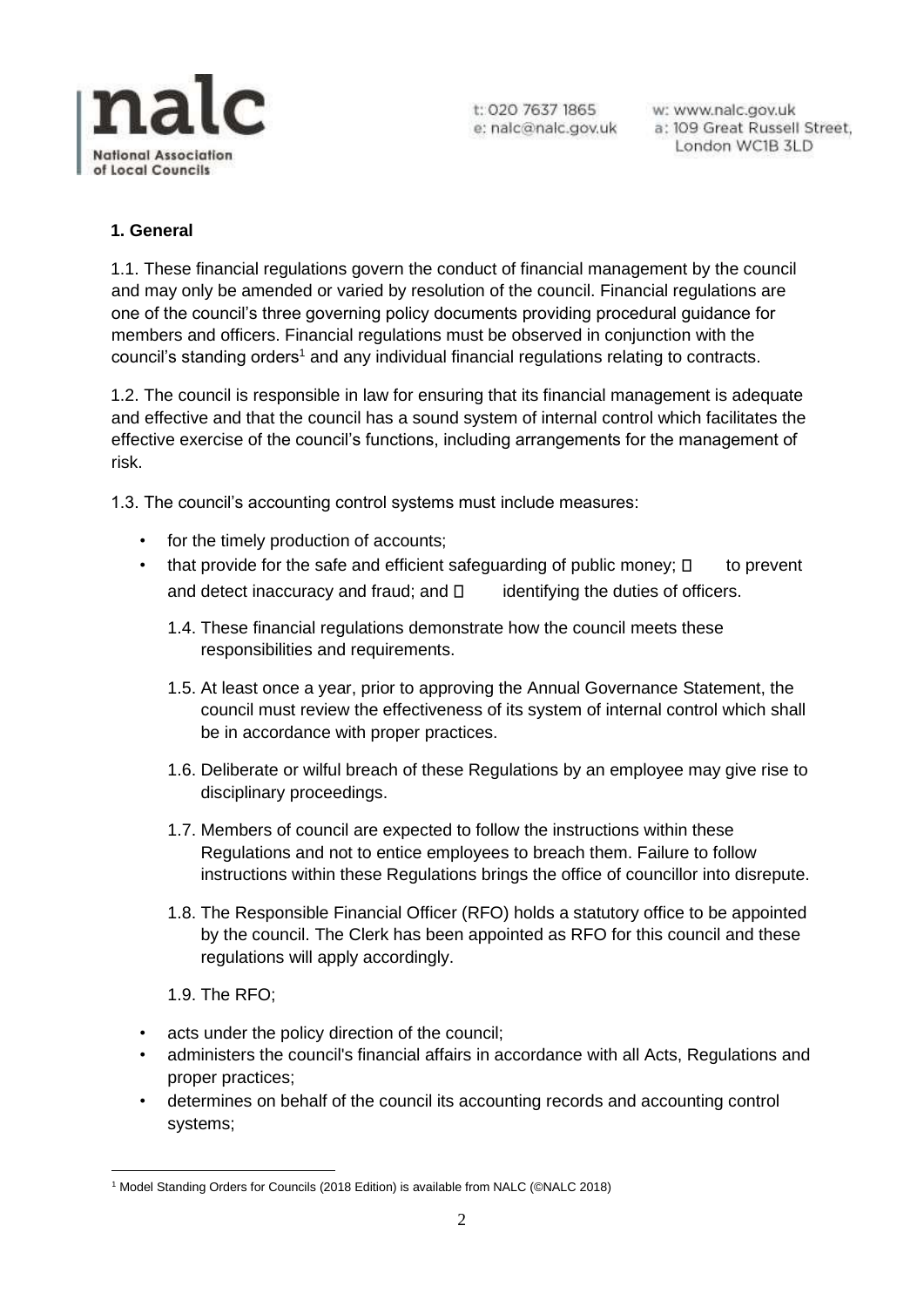

w: www.nalc.gov.uk a: 109 Great Russell Street, London WC1B 3LD

- ensures the accounting control systems are observed:
- maintains the accounting records of the council up to date in accordance with proper practices;
- assists the council to secure economy, efficiency and effectiveness in the use of its resources; and
- produces financial management information as required by the council.
	- 1.10. The accounting records determined by the RFO shall be sufficient to show and explain the council's transactions and to enable the RFO to ensure that any income and expenditure account and statement of balances, or record of receipts and payments and additional information, as the case may be, or management information prepared for the council from time to time comply with the Accounts and Audit Regulations.
	- 1.11. The accounting records determined by the RFO shall in particular contain:
- entries from day to day of all sums of money received and expended by the council and the matters to which the income and expenditure or receipts and payments account relate;
- a record of the assets and liabilities of the council; and
- wherever relevant, a record of the council's income and expenditure in relation to claims made, or to be made, for any contribution, grant or subsidy.
- 1.12. The accounting control systems determined by the RFO shall include:
	- procedures to ensure that the financial transactions of the council are recorded as soon as reasonably practicable and as accurately and reasonably as possible;
	- procedures to enable the prevention and detection of inaccuracies and fraud and the ability to reconstruct any lost records;
	- identification of the duties of officers dealing with financial transactions and division of responsibilities of those officers in relation to significant transactions;
	- procedures to ensure that uncollectable amounts, including any bad debts are not submitted to the council for approval to be written off except with the approval of the RFO and that the approvals are shown in the accounting records; and  $\Box$  measures to ensure that risk is properly managed.

1.13. The council is not empowered by these Regulations or otherwise to delegate certain specified decisions. In particular any decision regarding:

- setting the final budget or the precept (council tax requirement);
- approving accounting statements;
- approving an annual governance statement;
- borrowing;
- writing off bad debts;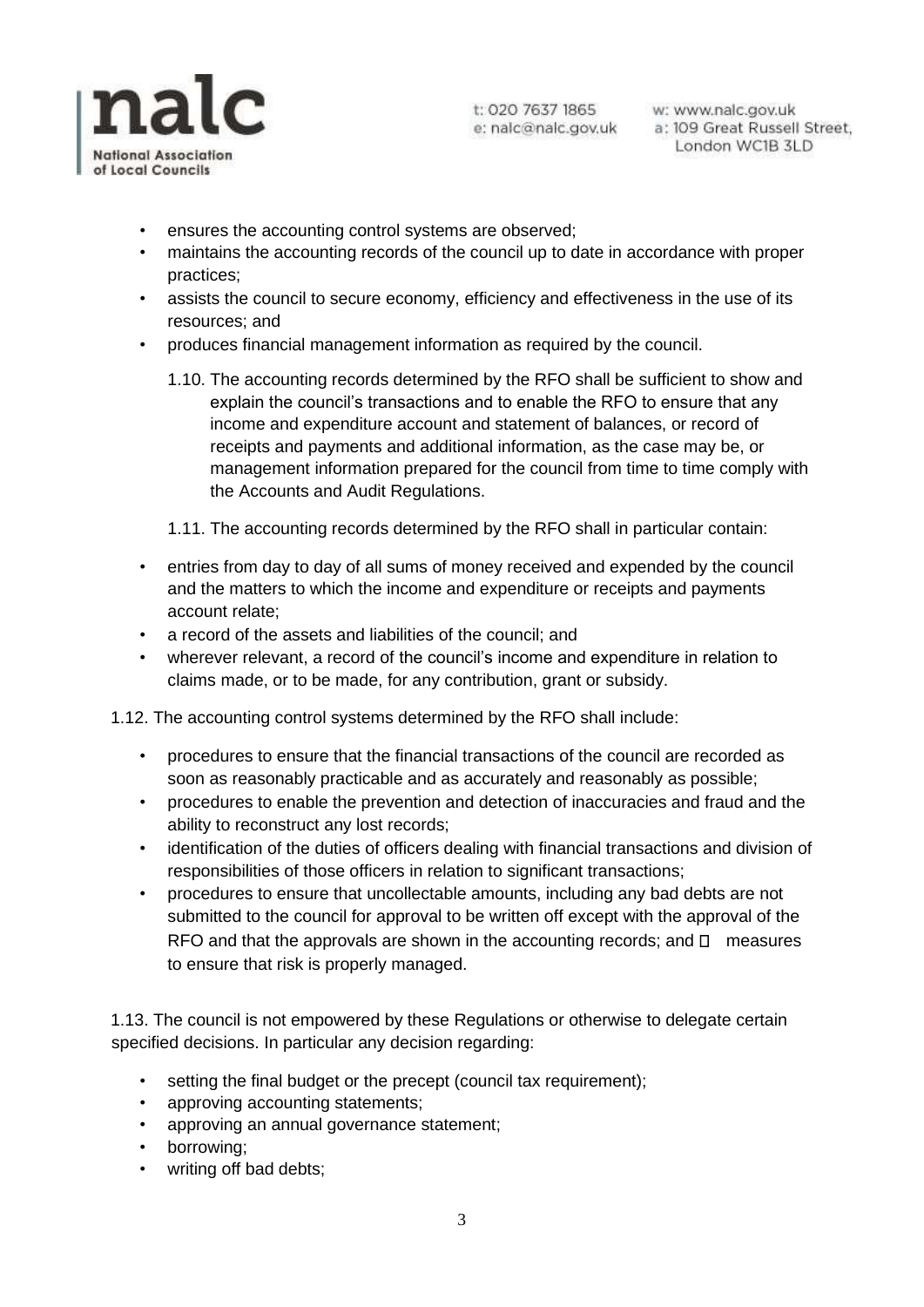

w: www.nalc.gov.uk a: 109 Great Russell Street, London WC1B 3LD

- declaring eligibility for the General Power of Competence; and
- addressing recommendations in any report from the internal or external auditors, shall be a matter for the full council only.

1.14. In addition, the council must:

- determine and keep under regular review the bank mandate for all council bank accounts;
- approve any grant or a single commitment in excess of £5,000; and
- in respect of the annual salary for any employee have regard to recommendations about annual salaries of employees made by the relevant committee in accordance with its terms of reference.

1.15. In these financial regulations, references to the Accounts and Audit Regulations or 'the regulations' shall mean the regulations issued under the provisions of section 27 of the Audit Commission Act 1998, or any superseding legislation, and then in force unless otherwise specified.

In these financial regulations the term 'proper practice' or 'proper practices' shall refer to guidance issued in *Governance and Accountability for Local Councils - a Practitioners' Guide (England)* issued by the Joint Practitioners Advisory Group (JPAG), available from the websites of NALC and the Society for Local Council Clerks (SLCC).

# <span id="page-3-0"></span>**2. Accounting and audit (internal and external)**

2.1. All accounting procedures and financial records of the council shall be determined by the RFO in accordance with the Accounts and Audit Regulations, appropriate guidance and proper practices.

2.2. On a regular basis, at least once in each quarter, and at each financial year end, a member other than the Chairman or a cheque signatory shall be appointed to verify bank reconciliations (for all accounts) produced by the RFO. The member shall sign the reconciliations and the original bank statements (or similar document) as evidence of verification. This activity shall on conclusion be reported, including any exceptions, to and noted by the council Finance Committee.

2.3. The RFO shall complete the annual statement of accounts, annual report, and any related documents of the council contained in the Annual Return (as specified in proper practices) as soon as practicable after the end of the financial year and having certified the accounts shall submit them and report thereon to the council within the timescales set by the Accounts and Audit Regulations.

2.4. The council shall ensure that there is an adequate and effective system of internal audit of its accounting records, and of its system of internal control in accordance with proper practices. Any officer or member of the council shall make available such documents and records as appear to the council to be necessary for the purpose of the audit and shall, as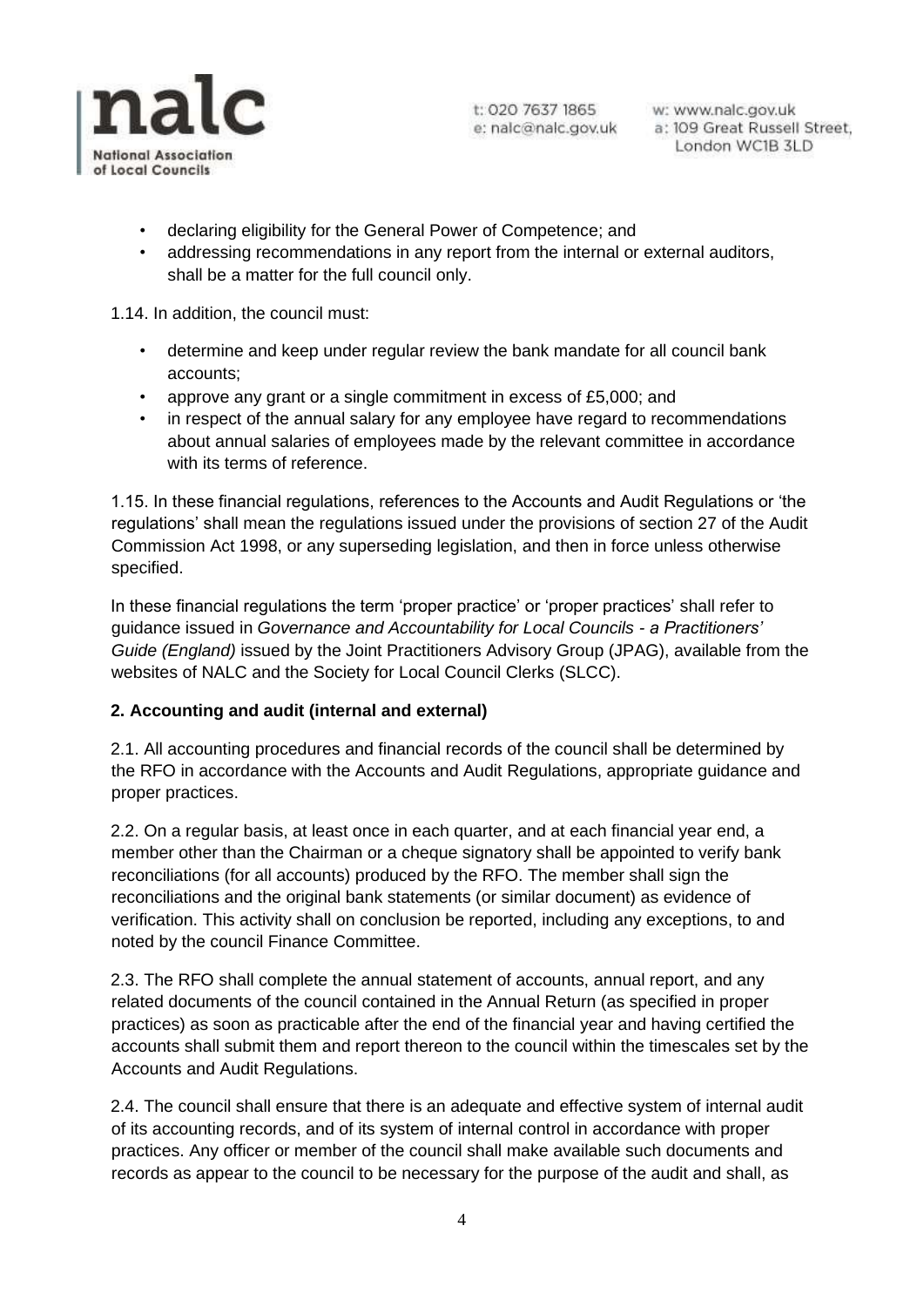

w: www.nalc.gov.uk a: 109 Great Russell Street, London WC1B 3LD

directed by the council, supply the RFO, internal auditor, or external auditor with such information and explanation as the council considers necessary for that purpose.

2.5. The internal auditor shall be appointed by and shall carry out the work in relation to internal controls required by the council in accordance with proper practices.

2.6. The internal auditor shall:

- be competent and independent of the financial operations of the council;
- report to council in writing, or in person, on a regular basis with a minimum of one annual written report during each financial year;
- to demonstrate competence, objectivity and independence, be free from any actual or perceived conflicts of interest, including those arising from family relationships; and
- has no involvement in the financial decision making, management or control of the council

2.7. Internal or external auditors may not under any circumstances:

- perform any operational duties for the council;
- initiate or approve accounting transactions; or
- direct the activities of any council employee, except to the extent that such employees have been appropriately assigned to assist the internal auditor.

2.8. For the avoidance of doubt, in relation to internal audit the terms 'independent' and 'independence' shall have the same meaning as is described in proper practices.

2.9. The RFO shall make arrangements for the exercise of electors' rights in relation to the accounts including the opportunity to inspect the accounts, books, and vouchers and display or publish any notices and statements of account required by Audit Commission Act 1998, or any superseding legislation, and the Accounts and Audit Regulations.

2.10. The RFO shall, without undue delay, bring to the attention of all councillors any correspondence or report from internal or external auditors.

# <span id="page-4-0"></span>**3. Annual estimates (budget) and forward planning**

3.1. Each committee (if any) shall review its three-year forecast of revenue and capital receipts and payments. Having regard to the forecast, it shall thereafter formulate and submit proposals for the following financial year to the council not later than the end of November each year including any proposals for revising the forecast.

3.2. The RFO must each year, by no later than November, prepare detailed estimates of all receipts and payments including the use of reserves and all sources of funding for the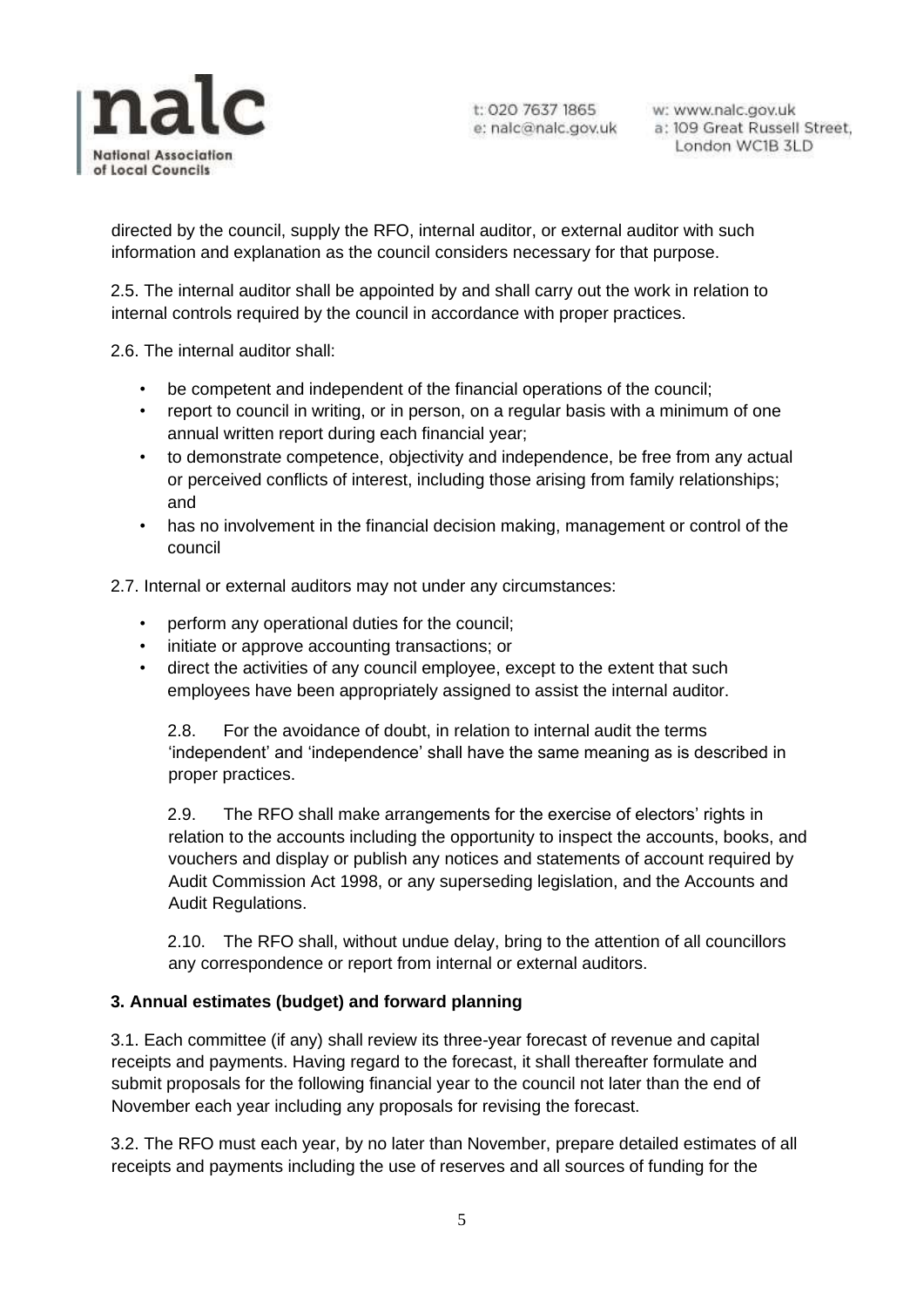

w: www.nalc.gov.uk a: 109 Great Russell Street, London WC1B 3LD

following financial year in the form of a budget to be considered by the Finance committee and the council.

3.3. The council shall consider annual budget proposals in relation to the council's three year forecast of revenue and capital receipts and payments including recommendations for the use of reserves and sources of funding and update the forecast accordingly.

3.4. The council shall fix the precept (council tax requirement), and relevant basic amount of council tax to be levied for the ensuing financial year not later than by the end of January each year. The RFO shall issue the precept to the billing authority and shall supply each member with a copy of the approved annual budget.

3.5. The approved annual budget shall form the basis of financial control for the ensuing year.

#### <span id="page-5-0"></span>**4. Budgetary control and authority to spend**

4.1. Expenditure on revenue items may be authorised up to the amounts included for that class of expenditure in the approved budget. This authority is to be determined by:

- the council for all items over £5,000;
- a duly delegated committee of the council for items over £500; or
- the Clerk, in conjunction with Chairman of Council or Chairman of the appropriate committee, for any items below £500.

Such authority is to be evidenced by a minute or by an authorisation slip duly signed by the Clerk, and where necessary also by the appropriate Chairman.

Contracts may not be disaggregated to avoid controls imposed by these regulations.

4.2. No expenditure may be authorised that will exceed the amount provided in the revenue budget for that class of expenditure other than by resolution of the council, or duly delegated committee. During the budget year and with the approval of council having considered fully the implications for public services, unspent and available amounts may be moved to other budget headings or to an earmarked reserve as appropriate ('virement').

4.3. Unspent provisions in the revenue or capital budgets for completed projects shall not be carried forward to a subsequent year.

4.4. The salary budgets are to be reviewed at least annually in November for the following financial year and such review shall be evidenced by a hard copy schedule signed by the Clerk and the Chairman of Council or relevant committee. The RFO will inform committees of any changes impacting on their budget requirement for the coming year in good time.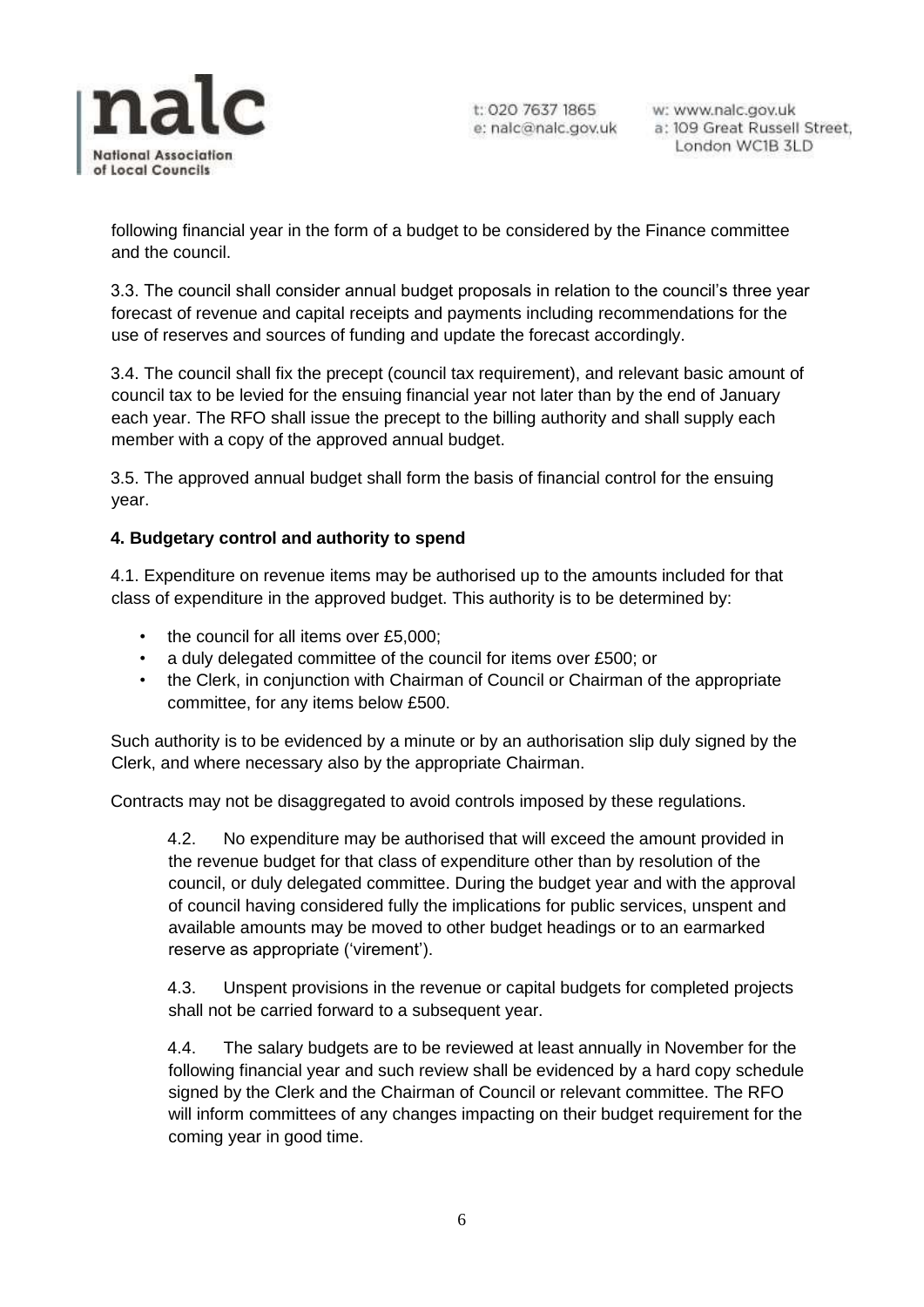

w: www.nalc.gov.uk a: 109 Great Russell Street, London WC1B 3LD

4.5. In cases of extreme risk to the delivery of council services, the clerk may authorise revenue expenditure on behalf of the council which in the clerk's judgement it is necessary to carry out. Such expenditure includes repair, replacement or other work, whether or not there is any budgetary provision for the expenditure, subject to a limit of £500. The Clerk shall report such action to the chairman as soon as possible and to the council as soon as practicable thereafter.

4.6. No expenditure shall be authorised in relation to any capital project and no contract entered into or tender accepted involving capital expenditure unless the council is satisfied that the necessary funds are available and the requisite borrowing approval has been obtained.

4.7. All capital works shall be administered in accordance with the council's standing orders and financial regulations relating to contracts.

4.8. The RFO shall regularly provide the council with a statement of receipts and payments to date under each head of the budgets, comparing actual expenditure to the appropriate date against that planned as shown in the budget. These statements are to be prepared at least at the end of each financial quarter and shall show explanations of material variances. For this purpose "material" shall be in excess of £100 or 15% of the budget.

4.9. Changes in earmarked reserves shall be approved by council as part of the budgetary control process.

# <span id="page-6-0"></span>**5. Banking arrangements and authorisation of payments**

5.1. The council's banking arrangements, including the bank mandate, shall be made by the RFO and approved by the council; banking arrangements may not be delegated to a committee. They shall be regularly reviewed for safety and efficiency. The council shall seek credit references in respect of members or employees who act as signatories.

5.2. The RFO shall prepare a schedule of payments requiring authorisation, forming part of the Agenda for the Meeting and, together with the relevant invoices, present the schedule to council. The council / committee shall review the schedule for compliance and, having satisfied itself shall authorise payment by a resolution of the council. The approved schedule shall be ruled off and initialled by the Chairman of the Meeting. A detailed list of all payments shall be disclosed within or as an attachment to the minutes of the meeting at which payment was authorised. Personal payments (including salaries, wages, expenses and any payment made in relation to the termination of a contract of employment) may be summarised to remove public access to any personal information.

5.3. All invoices for payment shall be examined, verified and certified by the RFO to confirm that the work, goods or services to which each invoice relates has been received, carried out, examined and represents expenditure previously approved by the council.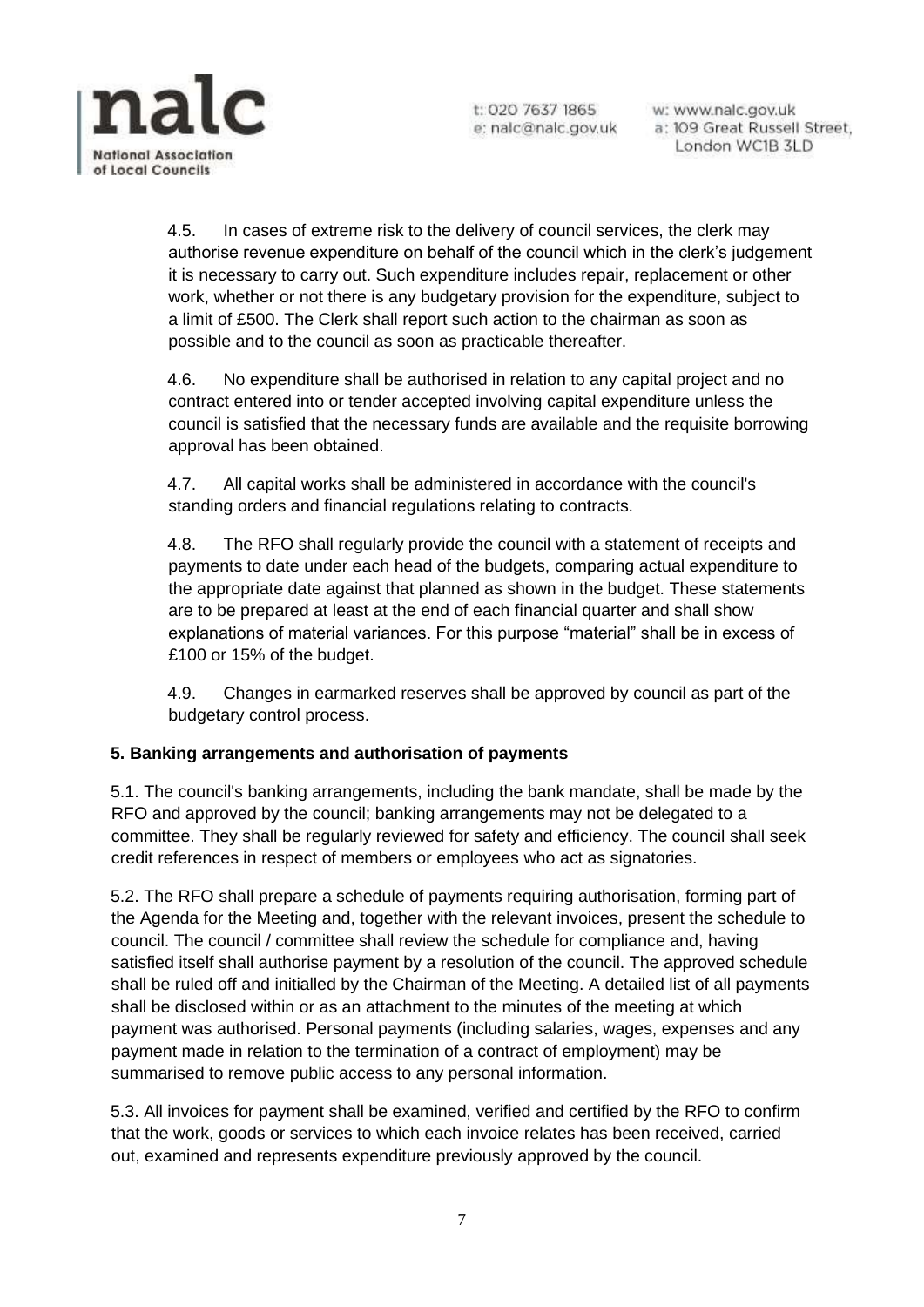

w: www.nalc.gov.uk a: 109 Great Russell Street, London WC1B 3LD

5.4. The RFO shall examine invoices for arithmetical accuracy and analyse them to the appropriate expenditure heading. The RFO shall take all steps to pay all invoices submitted, and which are in order, at the next available council meeting.

5.5. The Clerk and RFO shall have delegated authority to authorise the payment of items only in the following circumstances:

a) If a payment is necessary to avoid a charge to interest under the Late Payment of Commercial Debts (Interest) Act 1998, and the due date for payment is before the next scheduled Meeting of council, where the Clerk and RFO certify that there is no dispute or other reason to delay payment, provided that a list of such payments shall be submitted to the next appropriate meeting of council;

b) An expenditure item authorised under 5.6 below (continuing contracts and obligations) provided that a list of such payments shall be submitted to the next appropriate meeting of council; or

c) fund transfers within the councils banking arrangements up to the sum of £10,000, provided that a list of such payments shall be submitted to the next appropriate meeting of council.

5.6. For each financial year the Clerk and RFO shall draw up a list of due payments which arise on a regular basis as the result of a continuing contract, statutory duty, or obligation (such as but not exclusively) Salaries, PAYE and NI, Superannuation Fund and regular maintenance contracts and the like for which council, or a duly authorised finance committee, may authorise payment for the year provided that the requirements of regulation 4.1 (Budgetary Controls) are adhered to, provided also that a list of such payments shall be submitted to the next appropriate meeting of council.

5.7. A record of regular payments made under 5.6 above shall be drawn up and be signed by two members on each and every occasion when payment is authorised - thus controlling the risk of duplicated payments being authorised and / or made.

5.8. In respect of grants a duly authorised committee shall approve expenditure within any limits set by council and in accordance with any policy statement approved by council. Any Revenue or Capital Grant in excess of £5,000 shall before payment, be subject to ratification by resolution of the council.

5.9. Members are subject to the Code of Conduct that has been adopted by the council and shall comply with the Code and Standing Orders when a decision to authorise or instruct payment is made in respect of a matter in which they have a disclosable pecuniary or other interest, unless a dispensation has been granted.

5.10. The council will aim to rotate the duties of members in these Regulations so that onerous duties are shared out as evenly as possible over time.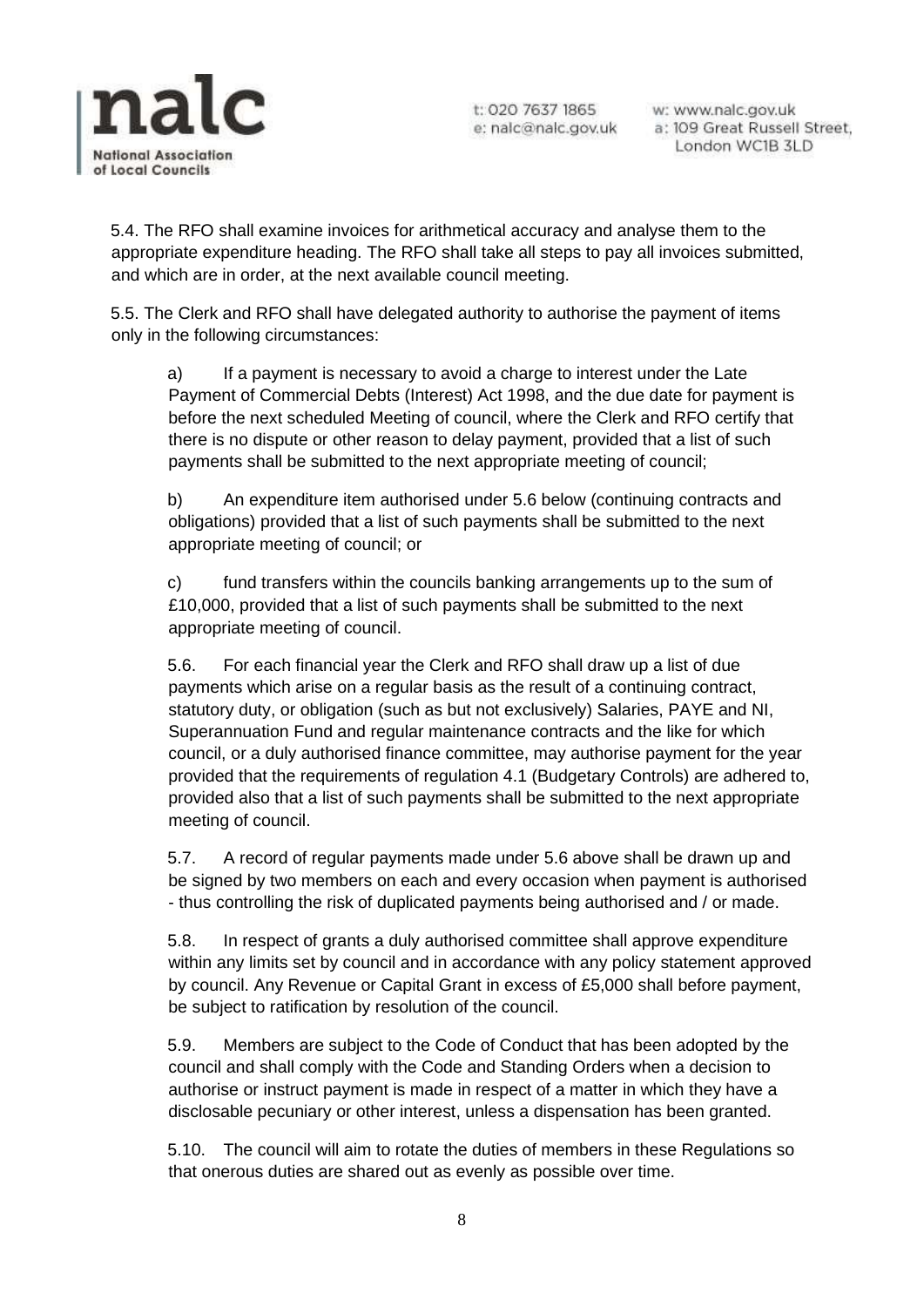

w: www.nalc.gov.uk a: 109 Great Russell Street, London WC1B 3LD

5.11. Any changes in the recorded details of suppliers, such as bank account records, shall be approved in writing by a Member.

## <span id="page-8-0"></span>**6. Instructions for the making of payments**

6.1. The council will make safe and efficient arrangements for the making of its payments.

6.2. Following authorisation under Financial Regulation 5 above, the council, a duly delegated committee or, if so delegated, the Clerk or RFO shall give instruction that a payment shall be made.

6.3. All payments shall be affected by cheque or other instructions to the council's bankers, or otherwise, in accordance with a resolution of council.

6.4. Cheques or orders for payment drawn on the bank account in accordance with the schedule as presented to council or committee shall be signed by two members of council in accordance with a resolution instructing that payment. A member who is a bank signatory, having a connection by virtue of family or business relationships with the beneficiary of a payment, should not, under normal circumstances, be a signatory to the payment in question.

6.5. To indicate agreement of the details shown on the cheque or order for payment with the counterfoil and the invoice or similar documentation, the signatories shall each also initial the cheque counterfoil.

6.6. Cheques or orders for payment shall not normally be presented for signature other than at a council or committee meeting (including immediately before or after such a meeting). Any signatures obtained away from such meetings shall be reported to the council at the next convenient meeting.

6.7. If thought appropriate by the council, payment for utility supplies (energy, telephone and water) and any National Non-Domestic Rates may be made by variable direct debit provided that the instructions are signed by two members and any payments are reported to council as made. The approval of the use of a variable direct debit shall be renewed by resolution of the council at least every two years.

6.8. If thought appropriate by the council, payment for certain items (principally salaries) may be made by banker's standing order provided that the instructions are signed, or otherwise evidenced by two members are retained and any payments are reported to council as made. The approval of the use of a banker's standing order shall be renewed by resolution of the council at least every two years.

6.9. If thought appropriate by the council, payment for certain items may be made by BACS or CHAPS methods provided that the instructions for each payment are signed, or otherwise evidenced, by two authorised bank signatories, are retained and any payments are reported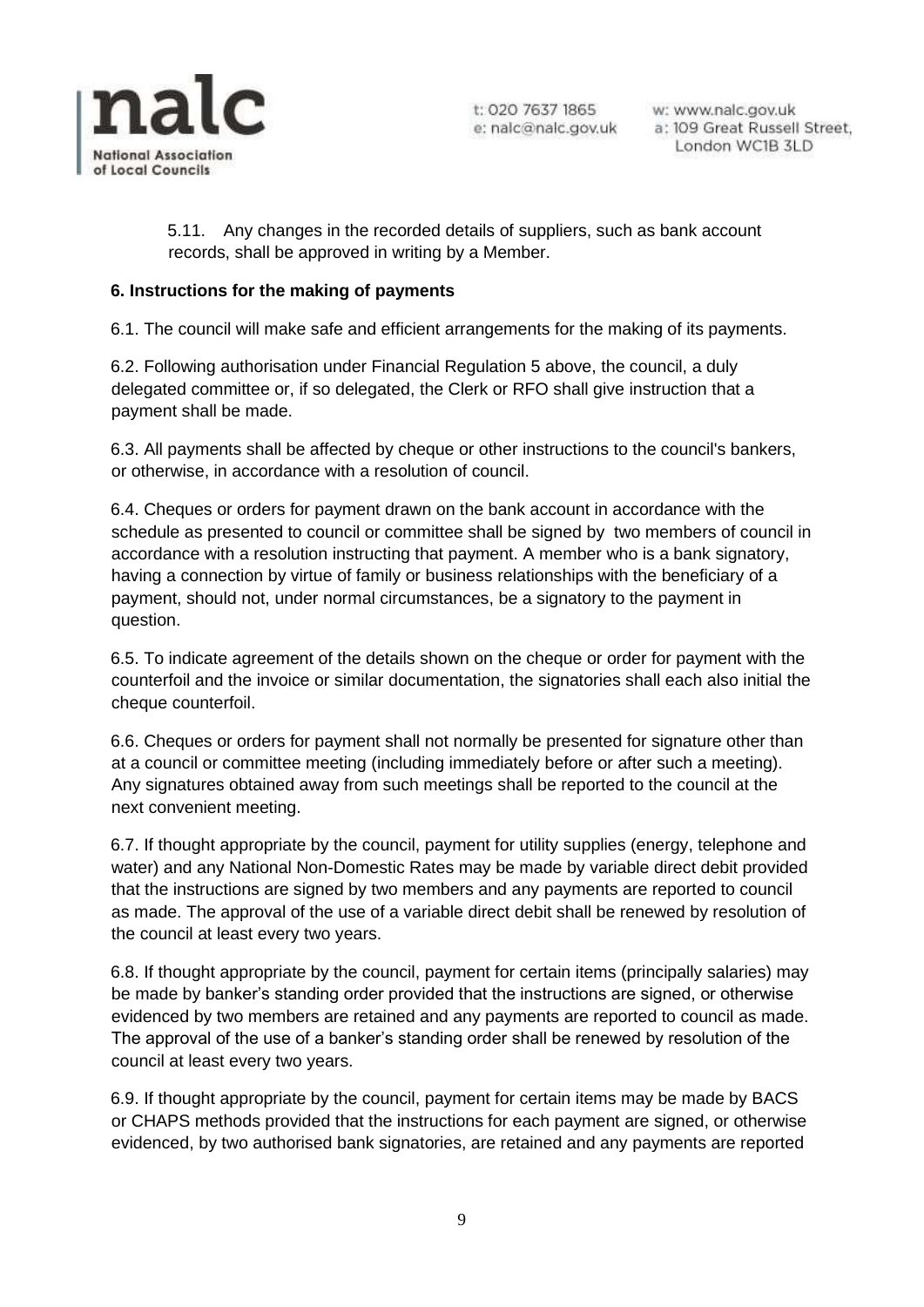

w: www.nalc.gov.uk a: 109 Great Russell Street, London WC1B 3LD

to council as made. The approval of the use of BACS or CHAPS shall be renewed by resolution of the council at least every two years.

6.10. If thought appropriate by the council payment for certain items may be made by internet banking transfer provided evidence is retained showing which members approved the payment.

6.11. Where a computer requires use of a personal identification number (PIN) or other password(s), for access to the council's records on that computer, a note shall be made of the PIN and Passwords and shall be handed to and retained by the Chairman of Council in a sealed dated envelope. This envelope may not be opened other than in the presence of two other councillors. After the envelope has been opened, in any circumstances, the PIN and / or passwords shall be changed as soon as practicable. The fact that the sealed envelope has been opened, in whatever circumstances, shall be reported to all members immediately and formally to the next available meeting of the council. This will not be required for a member's personal computer used only for remote authorisation of bank payments.

6.12. No employee or councillor shall disclose any PIN or password, relevant to the working of the council or its bank accounts, to any person not authorised in writing by the council or a duly delegated committee.

6.13. Regular back-up copies of the records on any computer shall be made and shall be stored securely away from the computer in question, and preferably off site.

6.14. The council, and any members using computers for the council's financial business, shall ensure that anti-virus, anti-spyware and firewall software with automatic updates, together with a high level of security, is used.

6.15. Where internet banking arrangements are made with any bank, the Clerk or RFO shall be appointed as the Service Administrator. The bank mandate approved by the council shall identify a number of councillors who will be authorised to approve transactions on those accounts. The bank mandate will state clearly the amounts of payments that can be instructed by the use of the Service Administrator alone, or by the Service Administrator with a stated number of approvals.

6.16. Access to any internet banking accounts will be directly to the access page (which may be saved under "favourites"), and not through a search engine or e-mail link. Remembered or saved passwords facilities must not be used on any computer used for council banking work. Breach of this Regulation will be treated as a very serious matter under these regulations.

6.17. Changes to account details for suppliers, which are used for internet banking may only be changed on written hard copy notification by the supplier and supported by hard copy authority for change signed by two of the members. A programme of regular checks of standing data with suppliers will be followed.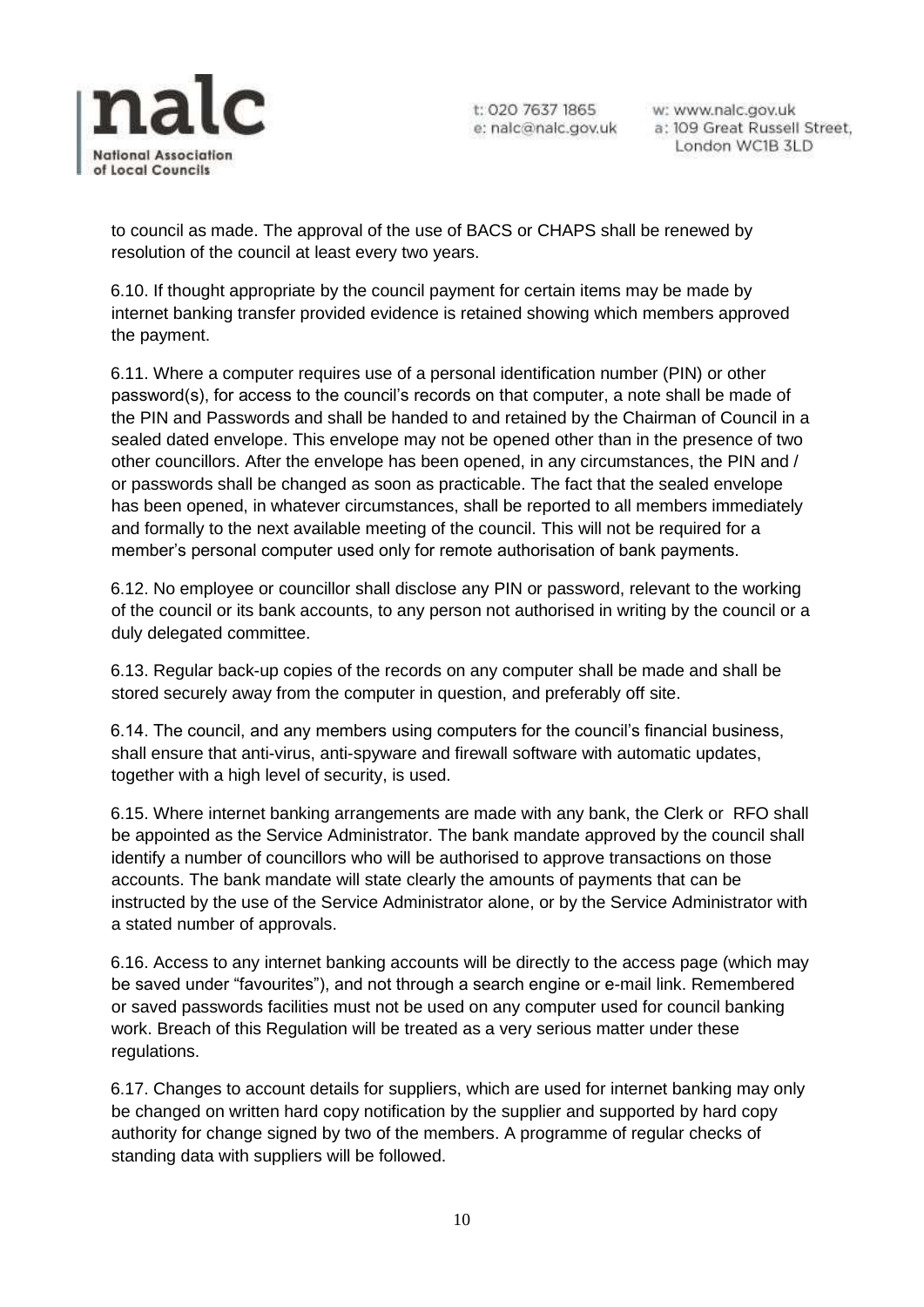

w: www.nalc.gov.uk a: 109 Great Russell Street, London WC1B 3LD

6.18. Any Debit Card issued for use will be specifically restricted to the Clerk or RFO and will also be restricted to a single transaction maximum value of £500 unless authorised by council or finance committee in writing before any order is placed.

6.19. A pre-paid debit card may be issued to employees with varying limits. These limits will be set by the council. Transactions and purchases made will be reported to the council and authority for topping-up shall be at the discretion of the council

6.20. Any corporate credit card or trade card account opened by the council will be specifically restricted to use by the Clerk or RFO and shall be subject to automatic payment in full at each month-end. Personal credit or debit cards of members or staff shall not be used under any circumstances.

6.21. The council will not maintain any form of cash float. All cash received must be banked intact. Any payments made in cash by the Clerk or RFO (for example for postage or minor stationery items) shall be refunded on a regular basis, at least quarterly.

#### <span id="page-10-0"></span>**7. Payment of salaries**

7.1. As an employer, the council shall make arrangements to meet fully the statutory requirements placed on all employers by PAYE and National Insurance legislation. The payment of all salaries shall be made in accordance with payroll records and the rules of PAYE and National Insurance currently operating, and salary rates shall be as agreed by council, or duly delegated committee.

7.2. Payment of salaries and payment of deductions from salary such as may be required to be made for tax, national insurance and pension contributions, or similar statutory or discretionary deductions must be made in accordance with the payroll records and on the appropriate dates stipulated in employment contracts, provided that each payment is reported to the next available council meeting, as set out in these regulations above.

7.3. No changes shall be made to any employee's pay, emoluments, or terms and conditions of employment without the prior consent of the council and Finance committee.

7.4. Each and every payment to employees of net salary and to the appropriate creditor of the statutory and discretionary deductions shall be recorded in a separate confidential record (confidential cash book). This confidential record is not open to inspection or review (under the Freedom of Information Act 2000 or otherwise) other than:

- a) by any councillor who can demonstrate a need to know;
- b) by the internal auditor;
- c) by the external auditor; or
- d) by any person authorised under Audit Commission Act 1998, or any superseding legislation.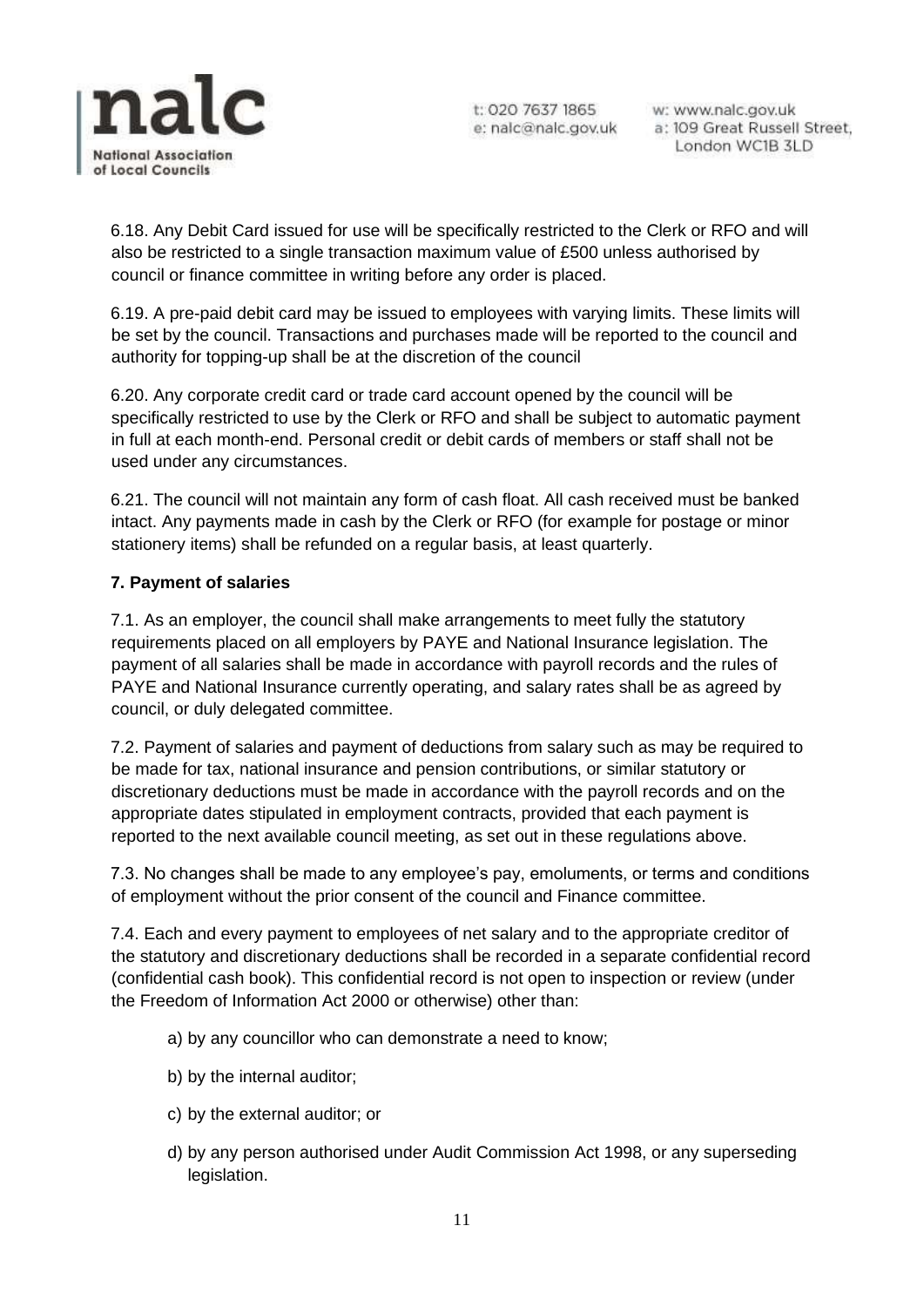

w: www.nalc.gov.uk a: 109 Great Russell Street, London WC1B 3LD

- 7.5. The total of such payments in each calendar month shall be reported with all other payments as made as may be required under these Financial Regulations, to ensure that only payments due for the period have actually been paid.
- 7.6. An effective system of personal performance management should be maintained for the senior officers.
- 7.7. Any termination payments shall be supported by a clear business case and reported to the council. Termination payments shall only be authorised by council.
- 7.8. Before employing interim staff, the council must consider a full business case.

#### <span id="page-11-0"></span>**8. Loans and investments**

8.1. All borrowings shall be affected in the name of the council, after obtaining any necessary borrowing approval. Any application for borrowing approval shall be approved by Council as to terms and purpose. The application for borrowing approval, and subsequent arrangements for the loan shall only be approved by full council.

8.2. Any financial arrangement which does not require formal borrowing approval from the Secretary of State/Welsh Assembly Government (such as Hire Purchase or Leasing of tangible assets) shall be subject to approval by the full council. In each case a report in writing shall be provided to council in respect of value for money for the proposed transaction.

8.3. The council will arrange with the council's banks and investment providers for the sending of a copy of each statement of account to the Chairman of the council at the same time as one is issued to the Clerk or RFO.

8.4. All loans and investments shall be negotiated in the name of the council and shall be for a set period in accordance with council policy.

8.5. The council shall consider the need for an Investment Strategy and Policy which, if drawn up, shall be in accordance with relevant regulations, proper practices and guidance. Any Strategy and Policy shall be reviewed by the council at least annually.

8.6. All investments of money under the control of the council shall be in the name of the council.

8.7. All investment certificates and other documents relating thereto shall be retained in the custody of the RFO.

8.8. Payments in respect of short term or long-term investments, including transfers between bank accounts held in the same bank, or branch, shall be made in accordance with Regulation 5 (Authorisation of payments) and Regulation 6 (Instructions for payments).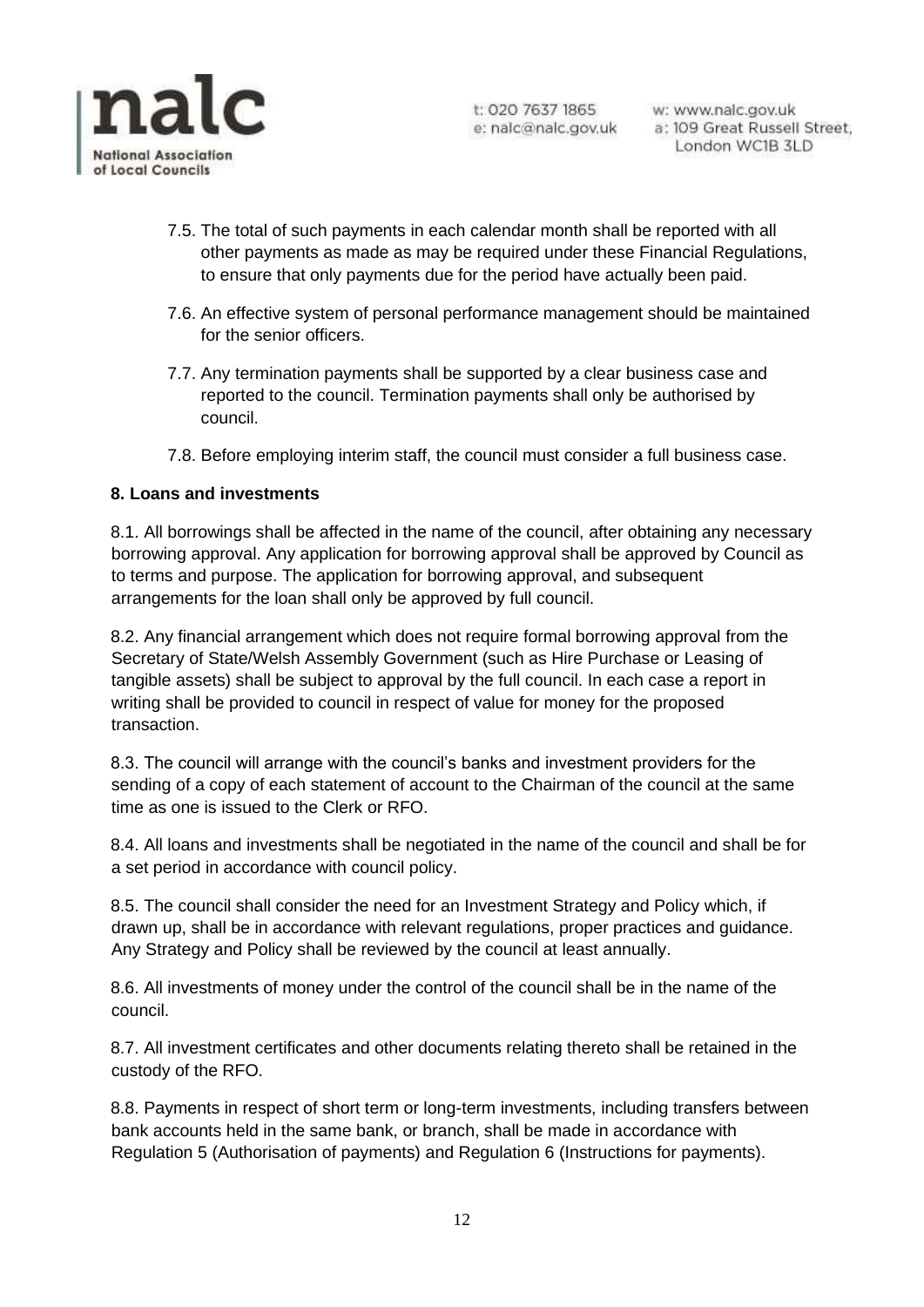

w: www.nalc.gov.uk a: 109 Great Russell Street, London WC1B 3LD

# <span id="page-12-0"></span>**9. Income**

9.1. The collection of all sums due to the council shall be the responsibility of and under the supervision of the RFO.

9.2. Particulars of all charges to be made for work done, services rendered or goods supplied shall be agreed annually by the council, notified to the RFO and the RFO shall be responsible for the collection of all accounts due to the council.

9.3. The council will review all fees and charges at least annually, following a report of the Clerk.

9.4. Any sums found to be irrecoverable and any bad debts shall be reported to the council and shall be written off in the year.

9.5. All sums received on behalf of the council shall be banked intact as directed by the RFO. In all cases, all receipts shall be deposited with the council's bankers with such frequency as the RFO considers necessary.

9.6. The origin of each receipt shall be entered on the paying-in slip.

9.7. Personal cheques shall not be cashed out of money held on behalf of the council.

9.8. The RFO shall promptly complete any VAT Return that is required. Any repayment claim due in accordance with VAT Act 1994 section 33 shall be made at least annually coinciding with the financial year end.

9.9. Where any significant sums of cash are regularly received by the council, the RFO shall take such steps as are agreed by the council to ensure that more than one person is present when the cash is counted in the first instance, that there is a reconciliation to some form of control such as ticket issues, and that appropriate care is taken in the security and safety of individuals banking such cash.

9.10. Any income arising which is the property of a charitable trust shall be paid into a charitable bank account. Instructions for the payment of funds due from the charitable trust to the council (to meet expenditure already incurred by the authority) will be given by the Managing Trustees of the charity meeting separately from any council meeting (see also Regulation 16 below).

# <span id="page-12-1"></span>**10. Orders for work, goods and services**

10.1. An official order or letter shall be issued for all work, goods and services unless a formal contract is to be prepared or an official order would be inappropriate. Copies of orders shall be retained.

10.2. Order books shall be controlled by the RFO.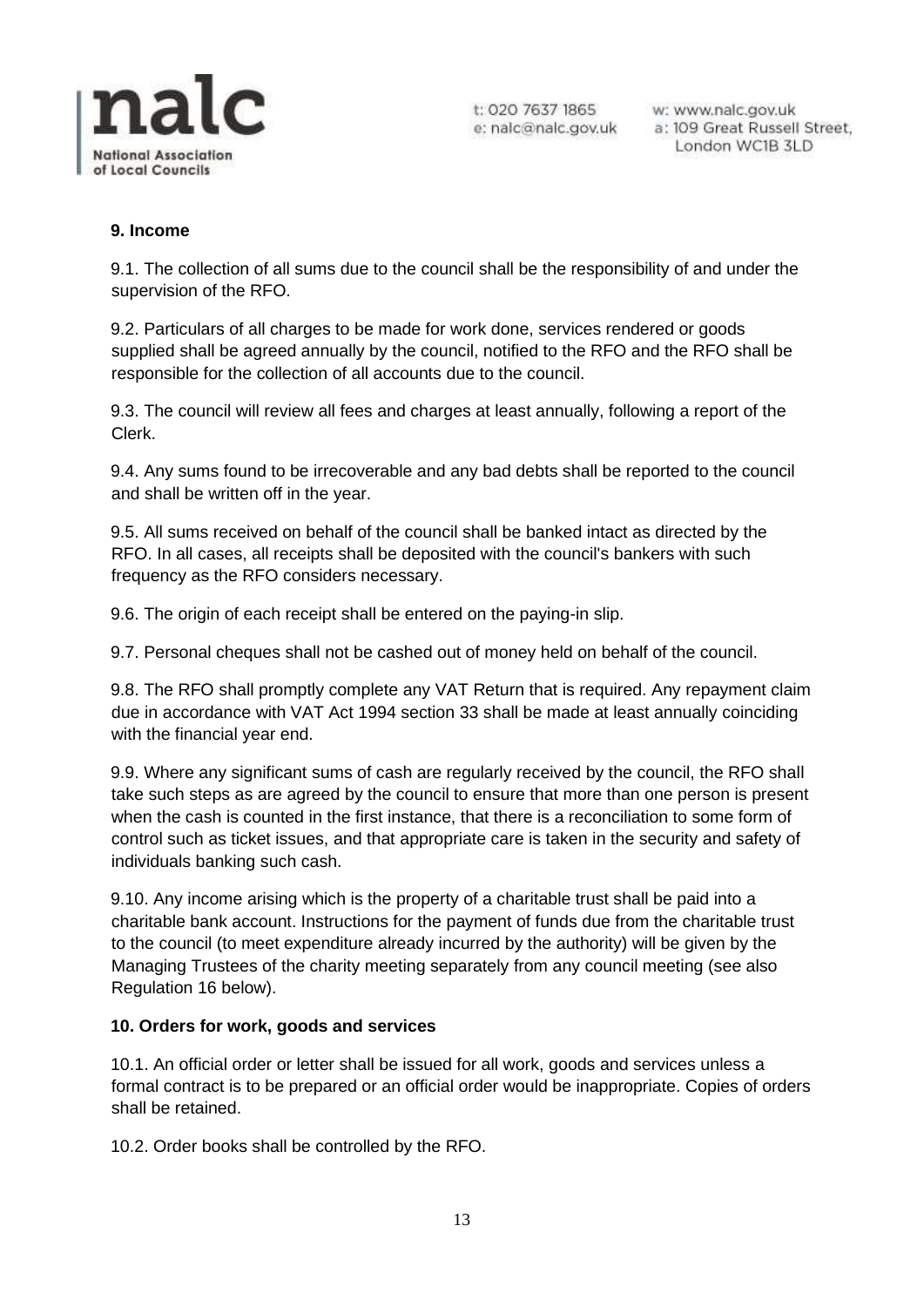

w: www.nalc.gov.uk a: 109 Great Russell Street, London WC1B 3LD

10.3. All members and officers are responsible for obtaining value for money at all times. An officer issuing an official order shall ensure as far as reasonable and practicable that the best available terms are obtained in respect of each transaction, usually by obtaining three or more quotations or estimates from appropriate suppliers, subject to any de minimis provisions in Regulation 11.1 below.

10.4. A member may not issue an official order or make any contract on behalf of the council.

10.5. The RFO shall verify the lawful nature of any proposed purchase before the issue of any order, and in the case of new or infrequent purchases or payments, the RFO shall ensure that the statutory authority shall be reported to the meeting at which the order is approved so that the minutes can record the power being used.

#### <span id="page-13-0"></span>**11. Contracts**

11.1. Procedures as to contracts are laid down as follows:

a) Every contract shall comply with these financial regulations, and no exceptions shall be made otherwise than in an emergency provided that this regulation need not apply to contracts which relate to items (i) to (vi) below:

- i. for the supply of gas, electricity, water, sewerage and telephone services;
- ii.for specialist services such as are provided by legal professionals acting in disputes;
- iii. for work to be executed or goods or materials to be supplied which consist of repairs to or parts for existing machinery or equipment or plant;
- iv. for work to be executed or goods or materials to be supplied which constitute an extension of an existing contract by the council;
- v. for additional audit work of the external auditor up to an estimated value of £500 (in excess of this sum the Clerk and RFO shall act after consultation with the Chairman and Vice Chairman of council); and
- vi. for goods or materials proposed to be purchased which are proprietary articles and / or are only sold at a fixed price.

b) Where the council intends to procure or award a public supply contract, public service contract or public works contract as defined by The Public Contracts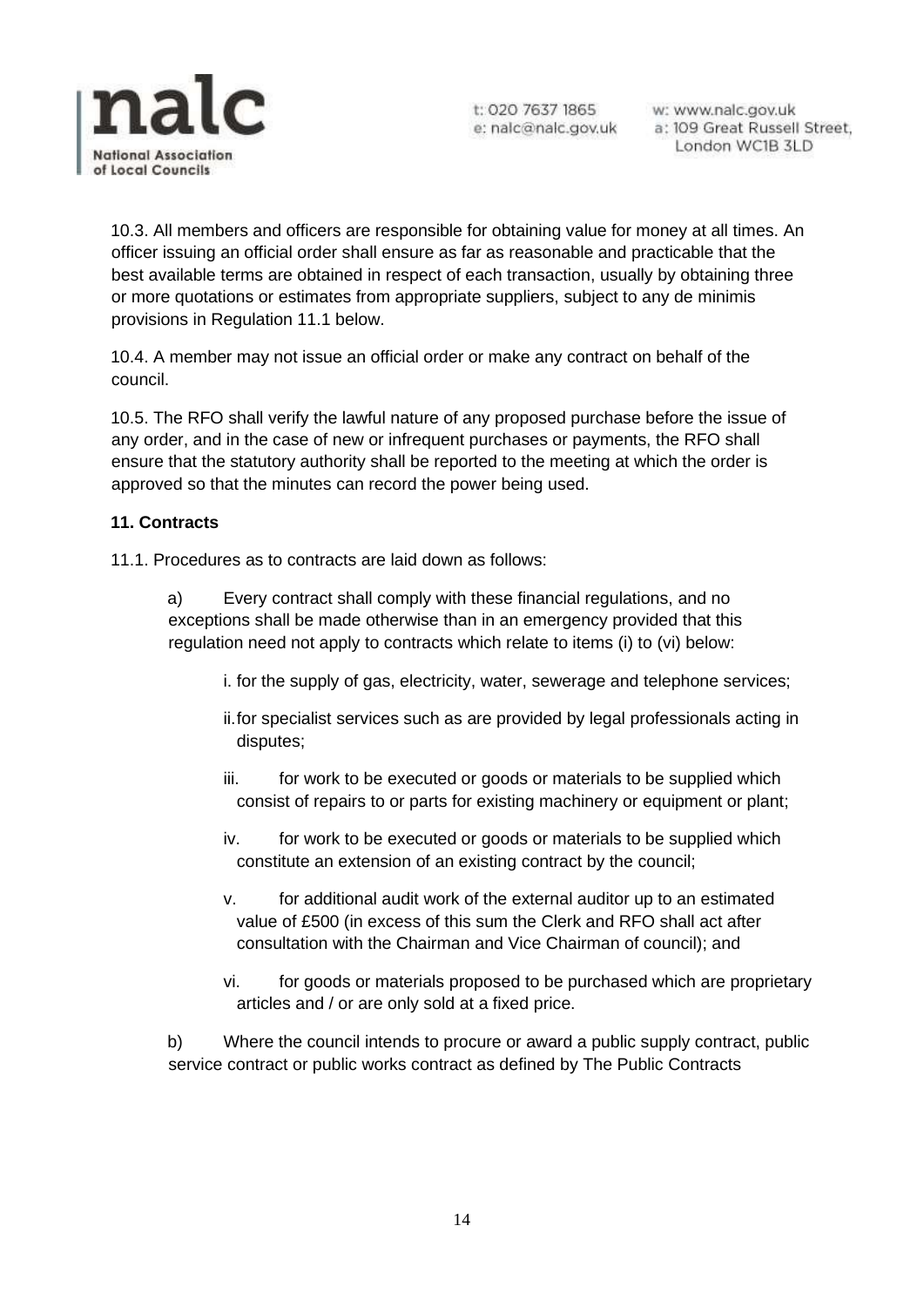

w: www.nalc.gov.uk a: 109 Great Russell Street, London WC1B 3LD

Regulations 2015 ("the Regulations") which is valued at £25,000 or more, the council shall comply with the relevant requirements of the Regulations<sup>2</sup>.

c) The full requirements of The Regulations, as applicable, shall be followed in respect of the tendering and award of a public supply contract, public service contract or public works contract which exceed thresholds in The Regulations set by the Public Contracts Directive 2014/24/EU (which may change from time to time)<sup>3</sup>.

d) When applications are made to waive financial regulations relating to contracts to enable a price to be negotiated without competition the reason shall be embodied in a recommendation to the council.

e) Such invitation to tender shall state the general nature of the intended contract and the Clerk shall obtain the necessary technical assistance to prepare a specification in appropriate cases. The invitation shall in addition state that tenders must be addressed to the Clerk in the ordinary course of post. Each tendering firm shall be supplied with a specifically marked envelope in which the tender is to be sealed and remain sealed until the prescribed date for opening tenders for that contract.

f) All sealed tenders shall be opened at the same time on the prescribed date by the Clerk in the presence of at least one member of council.

g) Any invitation to tender issued under this regulation shall be subject to Standing Orders 18d,  $3$  and shall refer to the terms of the Bribery Act 2010.

h) When it is to enter into a contract of less than £25,000 in value for the supply of goods or materials or for the execution of works or specialist services other than such goods, materials, works or specialist services as are excepted as set out in paragraph (a) the Clerk or RFO shall obtain 3 quotations (priced descriptions of the proposed supply); where the value is below £3,000 and above £100 the Clerk or RFO shall strive to obtain 3 estimates. Otherwise, Regulation 10.3 above shall apply.

i) The council shall not be obliged to accept the lowest or any tender, quote or estimate.

j) Should it occur that the council, or duly delegated committee, does not accept any tender, quote or estimate, the work is not allocated and the council requires further pricing, provided that the specification does not change, no person shall be

<sup>&</sup>lt;sup>2</sup> The Regulations require councils to use the Contracts Finder website to advertise contract opportunities, set out the procedures to be followed in awarding new contracts and to publicise the award of new contracts <sup>3</sup> Thresholds currently applicable are:

a) For public supply and public service contracts £189,330

b) For public works contracts £4,733,252

<sup>3</sup> Based on NALC's Model Standing Order 18d ©NALC 2018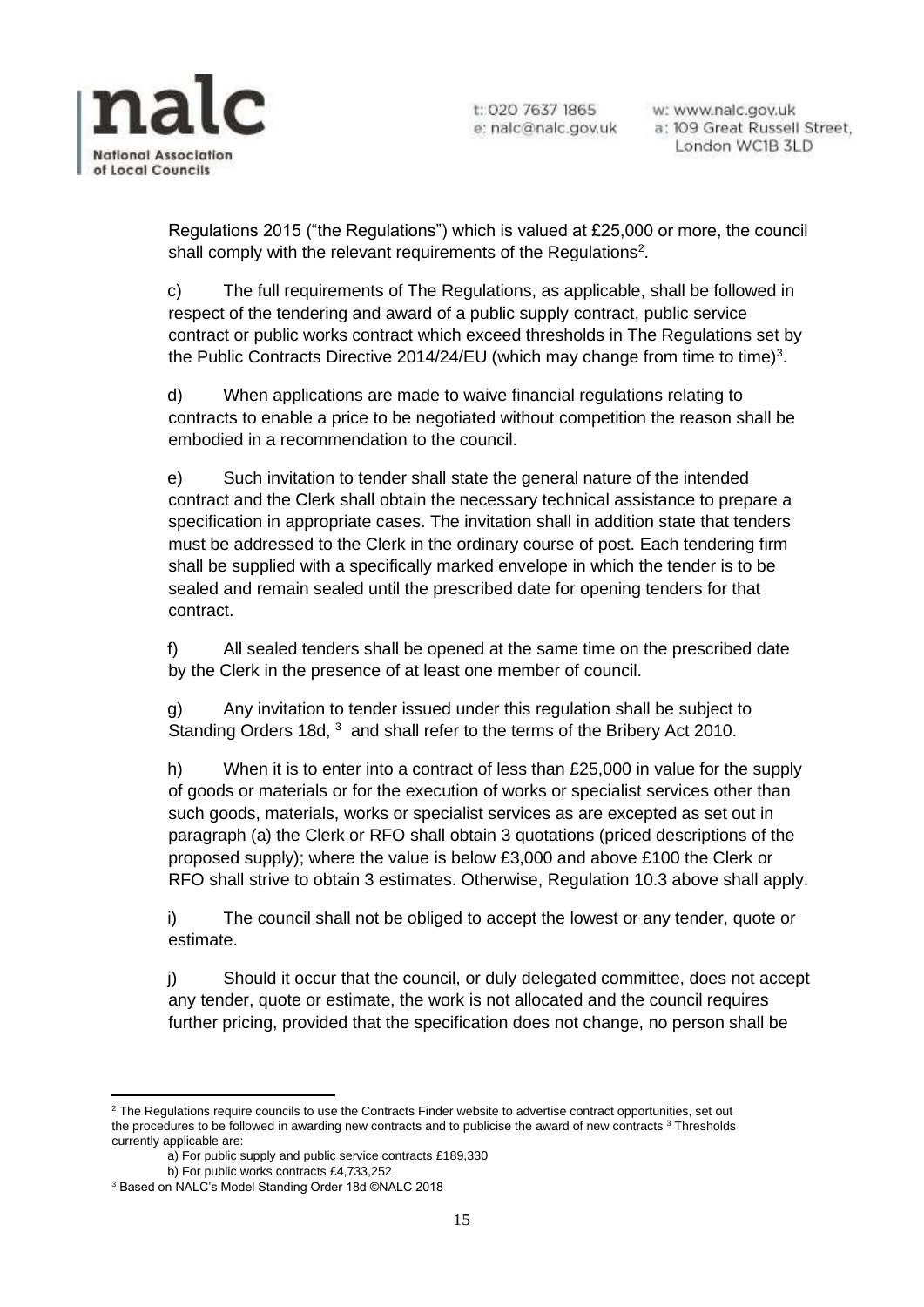

w: www.nalc.gov.uk a: 109 Great Russell Street, London WC1B 3LD

permitted to submit a later tender, estimate or quote who was present when the original decision-making process was being undertaken.

# <span id="page-15-0"></span>**12. Payments under contracts for building or other construction works**

12.1. Payments on account of the contract sum shall be made within the time specified in the contract by the RFO upon authorised certificates of the architect or other consultants engaged to supervise the contract (subject to any percentage withholding as may be agreed in the particular contract).

12.2. Where contracts provide for payment by instalments the RFO shall maintain a record of all such payments. In any case where it is estimated that the total cost of work carried out under a contract, excluding agreed variations, will exceed the contract sum of 5% or more a report shall be submitted to the council.

12.3. Any variation to a contract or addition to or omission from a contract must be approved by the council and Clerk to the contractor in writing, the council being informed where the final cost is likely to exceed the financial provision.

#### <span id="page-15-1"></span>**13. Stores and equipment**

13.1. The officer in charge of each section shall be responsible for the care and custody of stores and equipment in that section.

13.2. Delivery notes shall be obtained in respect of all goods received into store or otherwise delivered and goods must be checked as to order and quality at the time delivery is made.

13.3. Stocks shall be kept at the minimum levels consistent with operational requirements.

13.4. The RFO shall be responsible for periodic checks of stocks and stores at least annually.

#### <span id="page-15-2"></span>**14. Assets, properties and estates**

14.1. The Clerk shall make appropriate arrangements for the custody of all title deeds and Land Registry Certificates of properties held by the council. The RFO shall ensure a record is maintained of all properties held by the council, recording the location, extent, plan, reference, purchase details, nature of the interest, tenancies granted, rents payable and purpose for which held in accordance with Accounts and Audit Regulations.

14.2. No tangible moveable property shall be purchased or otherwise acquired, sold, leased or otherwise disposed of, without the authority of the council, together with any other consents required by law, save where the estimated value of any one item of tangible movable property does not exceed £250.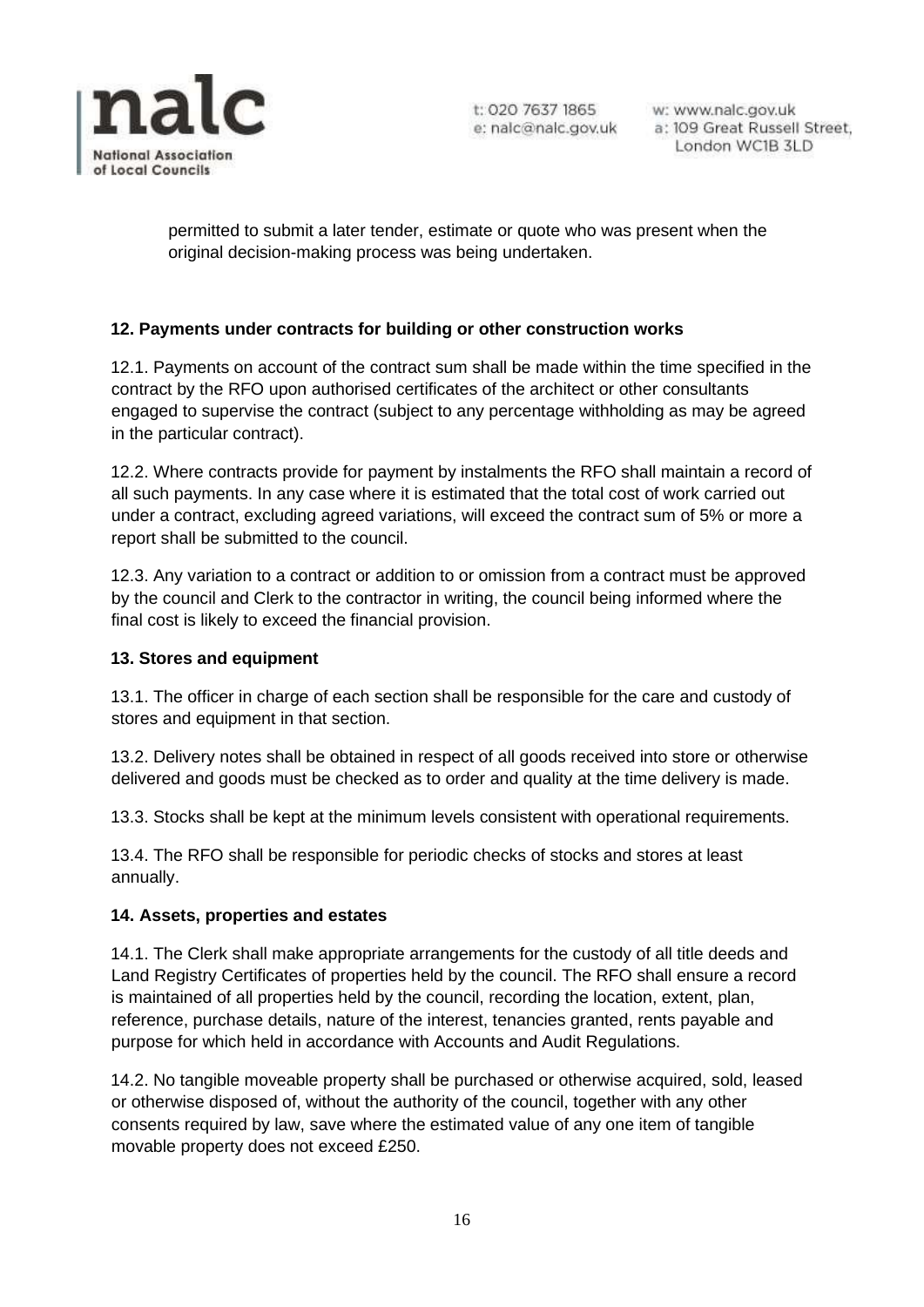

w: www.nalc.gov.uk a: 109 Great Russell Street, London WC1B 3LD

14.3. No real property (interests in land) shall be sold, leased or otherwise disposed of without the authority of the council, together with any other consents required by law. In each case a report in writing shall be provided to council in respect of valuation and surveyed condition of the property (including matters such as planning permissions and covenants) together with a proper business case (including an adequate level of consultation with the electorate).

14.4. No real property (interests in land) shall be purchased or acquired without the authority of the full council. In each case a report in writing shall be provided to council in respect of valuation and surveyed condition of the property (including matters such as planning permissions and covenants) together with a proper business case (including an adequate level of consultation with the electorate).

14.5. Subject only to the limit set in Regulation 14.2 above, no tangible moveable property shall be purchased or acquired without the authority of the full council. In each case a report in writing shall be provided to council with a full business case.

14.6. The RFO shall ensure that an appropriate and accurate Register of Assets and Investments is kept up to date. The continued existence of tangible assets shown in the Register shall be verified at least annually, possibly in conjunction with a health and safety inspection of assets.

# <span id="page-16-0"></span>**15. Insurance**

15.1. Following the annual risk assessment (per Regulation 17), the RFO shall effect all insurances and negotiate all claims on the council's insurers in consultation with the Clerk.

15.2. The Clerk shall give prompt notification to the RFO of all new risks, properties or vehicles which require to be insured and of any alterations affecting existing insurances.

15.3. The RFO shall keep a record of all insurances effected by the council and the property and risks covered thereby and annually review it.

15.4. The RFO shall be notified of any loss liability or damage or of any event likely to lead to a claim, and shall report these to council at the next available meeting.

15.5. All appropriate members and employees of the council shall be included in a suitable form of security or fidelity guarantee insurance which shall cover the maximum risk exposure as determined annually by the council, or duly delegated committee.

#### <span id="page-16-1"></span>**16. Charities**

16.1. Where the council is sole managing trustee of a charitable body the Clerk and RFO shall ensure that separate accounts are kept of the funds held on charitable trusts and separate financial reports made in such form as shall be appropriate, in accordance with Charity Law and legislation, or as determined by the Charity Commission. The Clerk and